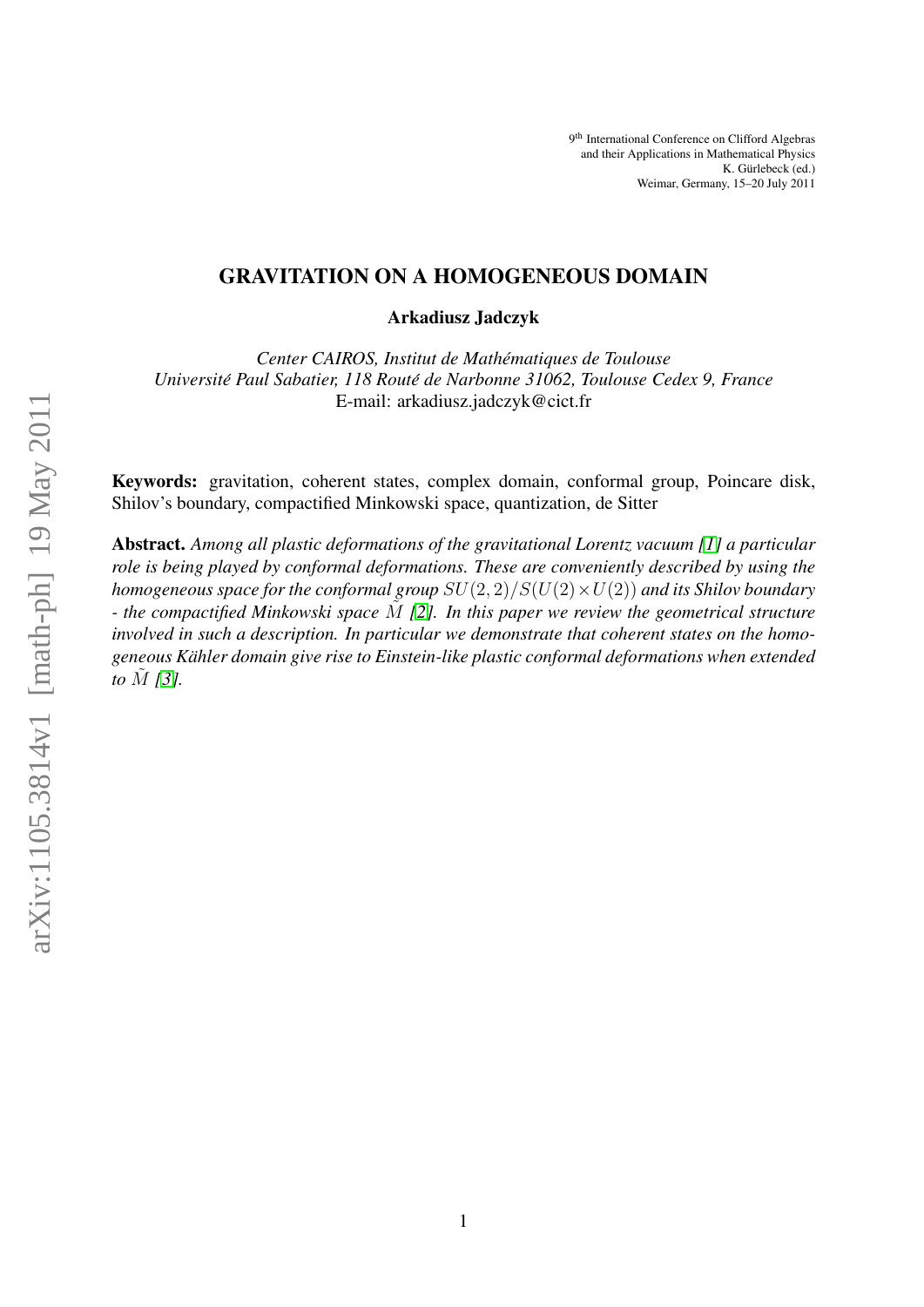### 1 INTRODUCTION

William Kingdon Clifford speculated [\[4,](#page-9-3) p. 22] that the curvature of space is responsible for all motions of matter and fields - the idea that has been taken over by Albert Einstein in his theory of gravitation, through with the extra assumption of the weak equivalence and general covariance principles. P. A. M. Dirac, originally impressed by General Relativity Theory, later on had his doubts about the validity of general covariance, when the lessons of quantum theory are taken into account. He tried to revive and reformulate the old idea of aether [\[5\]](#page-9-4). The idea that an alternative to Einstein's gravity is needed in order to reconciliate, somehow, classical geometry with quantum theory is, at least, an interesting one.<sup>[1](#page-1-0)</sup> In the present paper we study gravitational fields that are space/time imprints of coherent quantum states on a homogeneous complex domain for the conformal group. We start with the simplest toy case of the Poincaré disk that is a homogeneous space for the group  $SU(1, 1)$ . It's Shilov's boundary - cf. [\[7\]](#page-9-5) and references threre) is just the unit circle, which plays the role of the compactified Minkowski space in this case. Since the circle is one–dimensional, Riemannian metrics on such a space are easy to describe - they are represented by positive functions on the circle. Using Cayley's transform the circle (minus one point) is mapped onto  $\mathbb R$ . We study a particular family of quadratic functions over  $\mathbb R$  (a special family of parabolas) and show that they are generated by coherent quantum states on the unit disk. Then we move to the case of interest, namely the complex homogeneous bounded domain  $D = SU(2,2)/S(U(2) \times U(2))$  and study a particular class (transitive under the action of  $SU(2, 2)$ ) of coherent states on D. In this case Shilov's boundary of D is the compactified Minkowski space, and we show that the imprints of these stats on the boundary can be interpreted as gravitational fields in the conformal class of the Minkowski metric. In fact, we show that what we get is a family of de Sitter type metrics.

# 2 THE SPACE  $H^2$

Consider the following 2–parameter family of parabolas:

$$
y_{q,p}(x) = \frac{1}{2} \left( \frac{(x-q)^2}{p} + p \right), \quad q \in \mathbb{R}, \ p > 0.
$$
 (1)

For each of the parabolas its focus is at  $(q, p)$  and the distance between the minimum and the focus is the same as between the minimum and  $p = 0$  axis. Each of these parabolas represents a vector field on  $\mathbb R$  :

<span id="page-1-2"></span>
$$
e(x;q,p) = y_{q,p}(x). \tag{2}
$$

Note: Because we are in one dimension, we will suppress covariant and contravariant indices. Let  $\omega(x; q, p)$  be the 1–form dual to  $e(x; q, p)$ :

$$
\omega(x;q,p) = 1/e(x;q,p),
$$

then  $\omega$  defines the metric

<span id="page-1-1"></span>
$$
g = \omega \otimes \omega = \frac{4}{\left(p + \frac{(x-q)^2}{p}\right)^2},\tag{3}
$$

<span id="page-1-0"></span><sup>&</sup>lt;sup>1</sup>Another approach is that of noncommutative geometry [\[6\]](#page-9-6)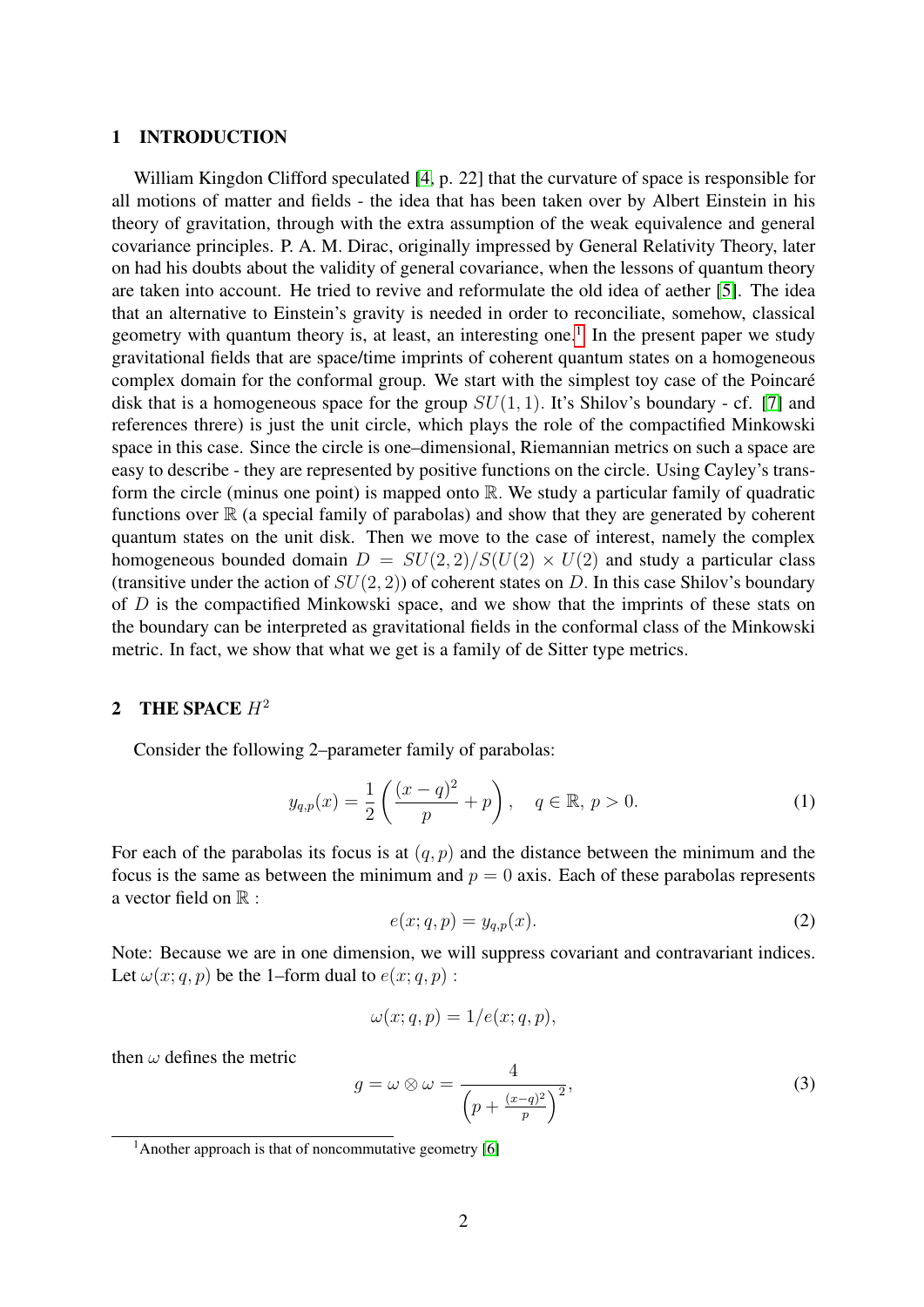whose volume form is  $\omega$ . Its inverse is  $g^{-1} = \frac{1}{4}$  $rac{1}{4} \left( p + \frac{(x-q)^2}{p} \right)$  $\left(\frac{(-q)^2}{p}\right)^2$ , Let h,  $\mathfrak k$  be two vectors tangent to the space of (covariant) metrics. We define their scalar product at  $g$  by the standard formula [\[8\]](#page-9-7):  $(\mathfrak{h}, \mathfrak{k})_g = \int_{\mathbb{R}} g^{-1} \mathfrak{h} g^{-1} \mathfrak{k} \omega dx$ , where we omit the trace. From Eq. [\(3\)](#page-1-1) we have

$$
\mathfrak{h} = dg = \frac{\partial g(x; q, p)}{\partial q} dq + \frac{\partial g(x; q, p)}{\partial p} dp =
$$
  
= 
$$
\frac{8p (2p(x - q) dq + (q^2 - p^2 - 2qx + x^2)) dq}{(q^2 + p^2 - 2qx + x^2)^3}.
$$

We can now calculate the induced quadratic form  $(\mathfrak{h}, \mathfrak{h})_g = \int_{\mathbb{R}} g^{-2} \mathfrak{h}^2 \omega dx$ . The integrand is  $(8(2p(x - q)dq + (q^2 - p^2 - 2qx + x^2)dp)^2)/(p(q^2 + p^2 - 2qx + x^2)^3)$ , with the primitive function

$$
\frac{2}{p} \left( \frac{2(x-q)(-dp(q+p-x) + dq(-q+p+x))(dq(q+p-x) + dp(-q+p+x))}{(p^2 + (x-q)^2)^2} \right) - \frac{2}{p} \left( \frac{2(dq^2 + dp^2) \arctan\left[\frac{x-q}{p}\right]}{p} \right),
$$

and the integral from  $-\infty$  to  $+\infty$  gives (only the second term contributes)  $(\mathfrak{h}, \mathfrak{h})_g = \frac{4(dq^2 + dp^2)\pi}{n^2}$  $\frac{1}{p^2}$ , which is, up to a constant proportionality factor, the standard Bolyai-Lobachevsky hyperbolic metric on the upper  $(q, p)$  half–plane.

# **2.1** The group  $SL(2,\mathbb{R})$

Let us first recall some classical facts. We denote by  $\mathbb{H}^2$  the upper half-plane

<span id="page-2-0"></span>
$$
\mathbb{H}^2 = \{ z = q + \mathrm{i}p : q \in \mathbb{R}, \, p > 0 \}. \tag{4}
$$

The group  $SL(2,\mathbb{R})$  of  $2 \times 2$  real matrices of determinant 1 acts on  $\mathbb{H}^2$  by fractional–linear transformations. For a matrix  $A = \begin{pmatrix} a & b \\ c & d \end{pmatrix}$  we denote by  $\sigma_A$  the transformation  $\sigma_A : z \mapsto$  $\sigma_g(z) = \frac{az+b}{cz+d}$ . Then, with  $A \in SL(2,\mathbb{R})$  and  $z = q + ip$  we have

$$
\Re\mathfrak{e}\left(\sigma_A(z)\right) = \frac{bd - q + 2adq + ac\left(q^2 + p^2\right)}{d^2 + 2cdq + c^2\left(q^2 + p^2\right)},\tag{5}
$$

$$
\mathfrak{Im}\left(\sigma_A(z)\right) = \frac{y}{d^2 + 2cdq + c^2 \left(q^2 + p^2\right)}.
$$
\n
$$
(6)
$$

<span id="page-2-1"></span>In particular  $\mathfrak{Im}(\sigma_A(z)) > 0$  if  $p > 0$ . The Jacobian matrix  $J_A(q, p) = \frac{\partial \sigma_A(q+ip)}{\partial (q,p)}$  implementing the tangent map  $d\sigma_A$  at z is given by:

$$
J_A(q,p) = m_A(q,p) \begin{pmatrix} (d^2 + 2cdq + c^2(q^2 - p^2)) & 2c(d + cq)p \\ -2c(d + cq)p & (d^2 + 2cdq + c^2(q^2 - p^2)) \end{pmatrix},
$$

where  $m_A(q, p) = \frac{ad-bc}{(d^2+2cdq+c^2(q^2+p^2))^2}$ . Let

<span id="page-2-2"></span>
$$
G(q,p) = \frac{1}{p^2} \left( \begin{smallmatrix} 1 & 0 \\ 0 & 1 \end{smallmatrix} \right) \tag{7}
$$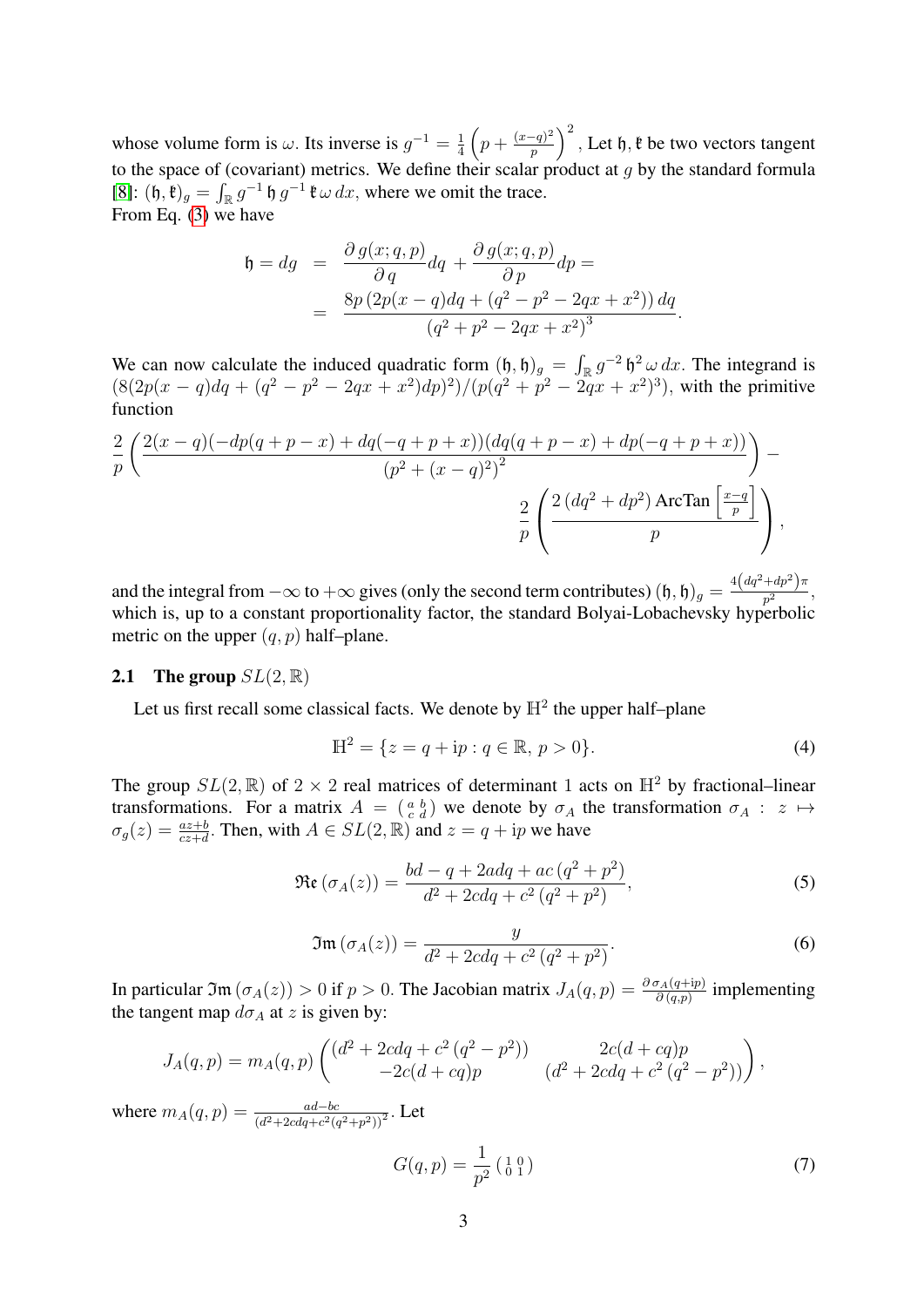be the standard hyperbolic metric on  $\mathbb{H}^2$ . Then, for  $A \in SL(2,\mathbb{R})$ , by a straightforward calculation,

$$
{}^{t}J(q,p)G(\sigma_{A}(z))J(q,p) = \frac{1}{\Im \mathfrak{m}(\sigma_{A}(z))} {}^{t}J(q,p)J(q,p) = \frac{1}{p^{2}}I = G(q,p),
$$
 (8)

so that G is invariant under  $SL(2, \mathbb{R})$  transformations.

The group action of  $SL(2,\mathbb{R})$  extends to the real line (except for a possible singular point if  $cx + d = 0$ , which we will also denote by the letter  $\sigma$ .

**Proposition 1.** *The system of vector fields*  $e(x; q, p)$  *is covariant under the action of*  $SL(2, \mathbb{R})$  :  $e(\sigma_A(x); \sigma_A(q, p)) = d\sigma_A(e(x; q, p)).$ 

*Proof.* By substituting  $\sigma_A(q+ip)$  and  $\sigma_A(x) = \frac{b(d+cx)+(a(dx+cx^2))}{d^2+2cdx+c^2x^2}$  $\frac{d^2+2cdx+cx^2}{d^2+2cdx+c^2x^2}$  from Eqs. [\(5](#page-2-0)[,6\)](#page-2-1) into Eq. [\(1\)](#page-1-2) we obtain that  $e(\sigma_A(x); \sigma_A(q, p)) = \frac{(q^2+p^2-2qx+x^2)}{2p(d+cx)^2}$  $\frac{2p}{2p(d+cx)^2}$ . On the other hand we have for  $d \sigma_A(x)$  the  $\left(p+\frac{(x-q)^2}{p}\right)$  $\setminus$ explicit formula:  $\frac{\partial \sigma_A(x)}{\partial x} = \frac{1}{(d+\alpha)x}$  $\frac{1}{(d+cx)^2}$ , and therefore  $\frac{\partial \sigma_A(x)}{\partial x} \times e(x, q, p) =$ p  $\frac{P}{2(d+cx)^2}$ .  $\Box$ 

## 2.2 Poncaré disk  $D$ .

The Cayley transform  $z \mapsto w(z)$ , with

$$
w(z) = (z - i)/(z + i), z = q + i p
$$
\n(9)

maps the upper half–plane onto the unit disk  $D$  in the complex plane. Its inverse is given by

<span id="page-3-0"></span>
$$
z(w) = i(1+w)/(1-w),
$$
\n(10)

with  $p = \Re(z(w)) = -2y/(1-2x+x^2+y^2), q = \Im(z(w)) = (1-x^2-y^2)/(1-2x+x^2+y^2).$ Writing  $w = x + iy$ , the tangent map to  $w \mapsto z(w)$  is given by the matrix

$$
J_c(x,y) = \frac{2}{1 - 2x + x^2 + y^2} \left( \frac{2(-1+x)y}{(1 - 2x + x^2 - y^2)} \left( \frac{-1 + 2x - x^2 + y^2}{2(-1+x)y} \right) \right).
$$

Then, denoting by I the  $2 \times 2$  identity matrix, by a straightforward calculation we have

$$
{}^{t}J_c(x,y)G(z(w))J_c(x,y) = 4I/(1-x^2-y^2)^2,
$$

which defines the induced metric on D. The Cayley transform intertwines the fractional–linear transformations by  $SL(2,\mathbb{R})$  on  $\mathbb{H}^2$  and fractional–linear transformations by  $SU(1,1)$  on D. The connection between the two groups is given by the matrix [\[9\]](#page-9-8)  $\gamma_c$  in  $SL(2,\mathbb{C})$  :  $\gamma_c$  =  $1 - i$  $\frac{-i}{2}$   $\left(\begin{smallmatrix} 1 & -i \\ 1 & i \end{smallmatrix}\right)$  , with  $\gamma_c^{-1} = \frac{1-i}{2}$  $\frac{-i}{2}$  ( $\frac{i}{-1}$  i). We have  $A \in SU(1,1)$  if and only if  $\gamma_c^{-1} A \gamma_c \in SL(2,\mathbb{R})$ . The hyperbolic metric  $\frac{1}{p^2}I$  of  $H^2$  is then mapped onto the metric  $4I/1 - x^2 - y^2$  of the Poincaré disk.

The inverse Cayley inverse transform (cf. Eq.[\(10\)](#page-3-0)) the unit circle - the boundary of  $D$  - to the real line  $p = 0$ , except for one singular point. Parametrizing the unit circle by  $w(t) = \exp(it)$ , we have  $z(w(t)) = 1 + \frac{1 + \exp(it)}{1 - \exp(it)} = -\cot(t/2)$ , with the derivative:  $\frac{d}{dt}z(w(t)) = \frac{1}{2}\csc^2(t/2)$ . The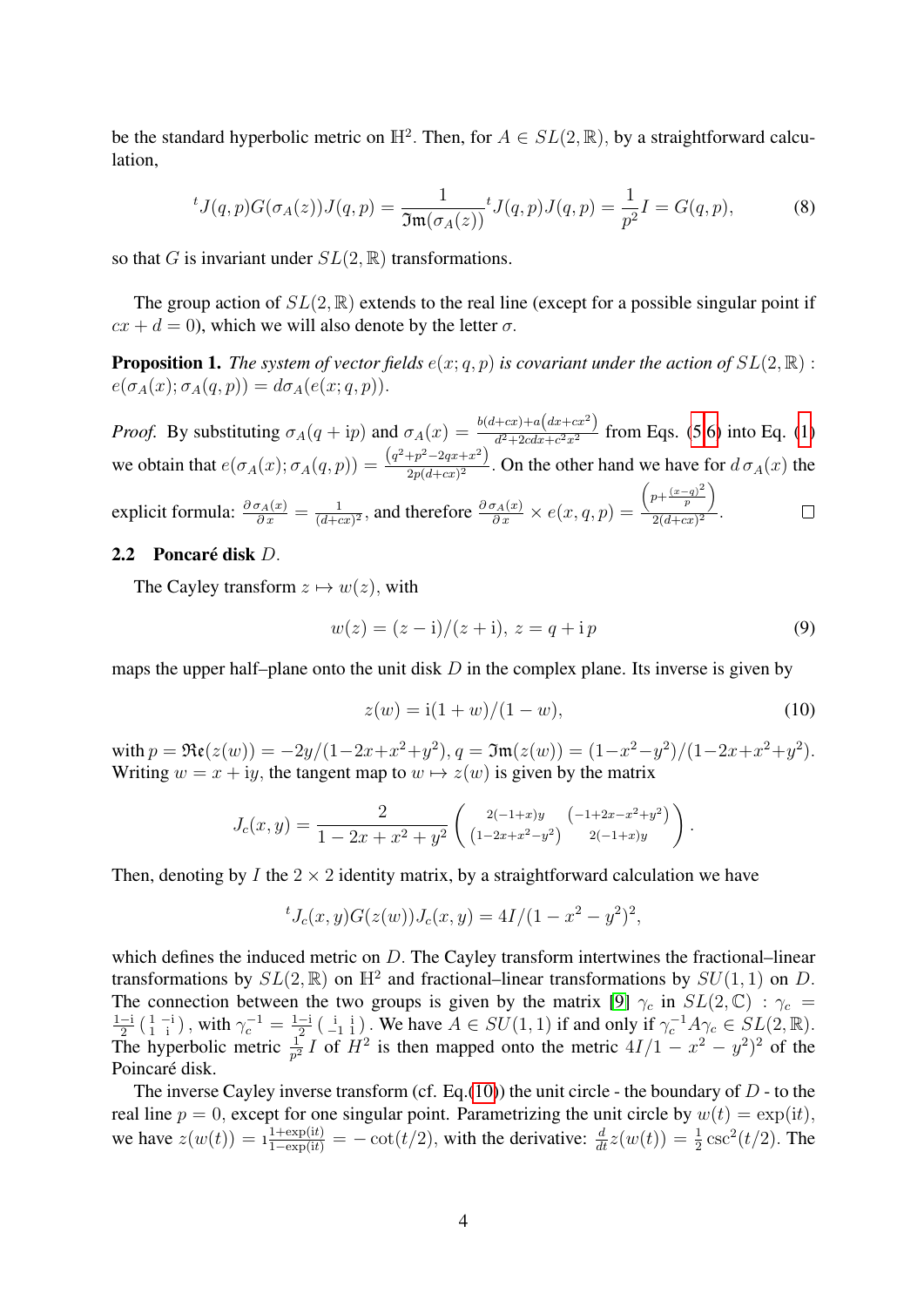family of metrics  $g(q, p; x)$  on R is pulled back on the unit circle parametrized by t with the map  $t \mapsto z(w(t))$  to give the following metric on the circle:

$$
g(\xi; z) = \left(\frac{d}{dt}z(w(t))\right)^2 g(q, p; z(w(t))) = \frac{1 - \xi\bar{\xi}}{|1 - z\bar{\xi}|^2},\tag{11}
$$

where we changed the parametrization from  $(q, p) \in H^2$  to  $\xi = w(q + ip)$  on D and used  $z = \exp(it)$ . The  $SL(2,\mathbb{R})$ -invariant metric  $G_H$  (cf. Eq. [\(7\)](#page-2-2)) on  $H^2$  is pulled back through the inverse Cayley transform  $w \mapsto z(w)$  and induces the standard (cf. ref. [\[10\]](#page-9-9))  $SU(1, 1)$ -invariant metric on  $D$  :

<span id="page-4-0"></span>
$$
ds^2 = \frac{4(dx^2 + dy^2)}{1 - x^2 - y^2}.
$$
\n(12)

# 3 COHERENT STATES ON THE POINCARE DISK ´

In his paper 'General Concept of Quantization' [\[11\]](#page-9-10), F. A. Berezin described, in particular, quantization on the Poincaré disk (cf. also  $[12, 13]$  $[12, 13]$ ). Here, following  $[13, p. 57]$  $[13, p. 57]$  we will take a small variation of his method as explained below. Berezin starts with the Hilbert space  $\mathcal{F}_h$  of analytic functions on  $D$  with the scalar product

$$
(f,g) = \left(\frac{1}{h} - 1\right) \int f(z)\bar{g}(z)(1 - z\bar{z})^{\frac{1}{h}} d\mu(z,\bar{z}),\tag{13}
$$

where  $d\mu(z,\bar{z}) = \frac{1}{2\pi i}$  $dz\wedge d\bar{z}$  $\frac{dz\wedge dz}{(1-z\bar{z})^2}$  is the  $SU(1, 1)$  invariant measure on D. We will take  $h = 1/2$ , so that the scalar product can be written as

$$
(f,g) = \frac{1}{2\pi i} \int f(z)\bar{g}(z) dz \wedge d\bar{z}.
$$
 (14)

The important role in Berezin's quantization scheme is being played by the family of 'coherent states'. To this end we follow [\[13\]](#page-9-12) and introduce the Hilbert space  $\mathcal F$  of functions square integrable with respect to the invariant measure  $d\mu(z, \bar{z})$ . To each point  $v \in D$  there is associated a particular vector  $\eta_v$  in this Hilbert space given by (using our conventions (cf. also [\[13,](#page-9-12) Eq. (4.99)]):  $\eta_v(z) = \frac{1-v\bar{v}}{(1-z\bar{v})^2}$ . By comparing with Eq. [\(11\)](#page-4-0) we see that on the boundary of D the absolute values of the coherent states  $\eta_v$  coincide with the metrics  $q(\xi; z)$ .

## 4 DENSITIES FOR THE GROUP  $SU(2, 2)$

The group  $SU(2, 2)$  consists of  $4 \times 4$  matrices  $M = \begin{pmatrix} A & B \\ C & D \end{pmatrix}$ , where  $A, B, C, D$  are  $2 \times 2$ complex matrices, satisfying  $M^*GM = G$ ,  $\det(M) = 1$ ,  $G = \begin{pmatrix} E & 0 \\ 0 & -E \end{pmatrix}$ , where  $*$  denotes the Hermitian conjugate, and E is the 2  $\times$  2 unit matrix. The inverse  $M^{-1} = GM^*G$  is then easily seen to be given by

<span id="page-4-1"></span>
$$
M^{-1} = \left(\begin{array}{cc} A^* & -C^* \\ -B^* & D^* \end{array}\right). \tag{15}
$$

The condition  $M^*GM = G$ , when written in terms of 2 × 2 matrices reads  $A^*A - C^* = E$ ,  $D^*D - B^*B = E$ ,  $A^*B - C^*D = 0$ , or, equivalently, as  $MGM^* = G$ , i.e.:

<span id="page-4-2"></span>
$$
AA^* - BB^* = E, DD^* - CC^* = E, AC^* - BD^* = 0.
$$
 (16)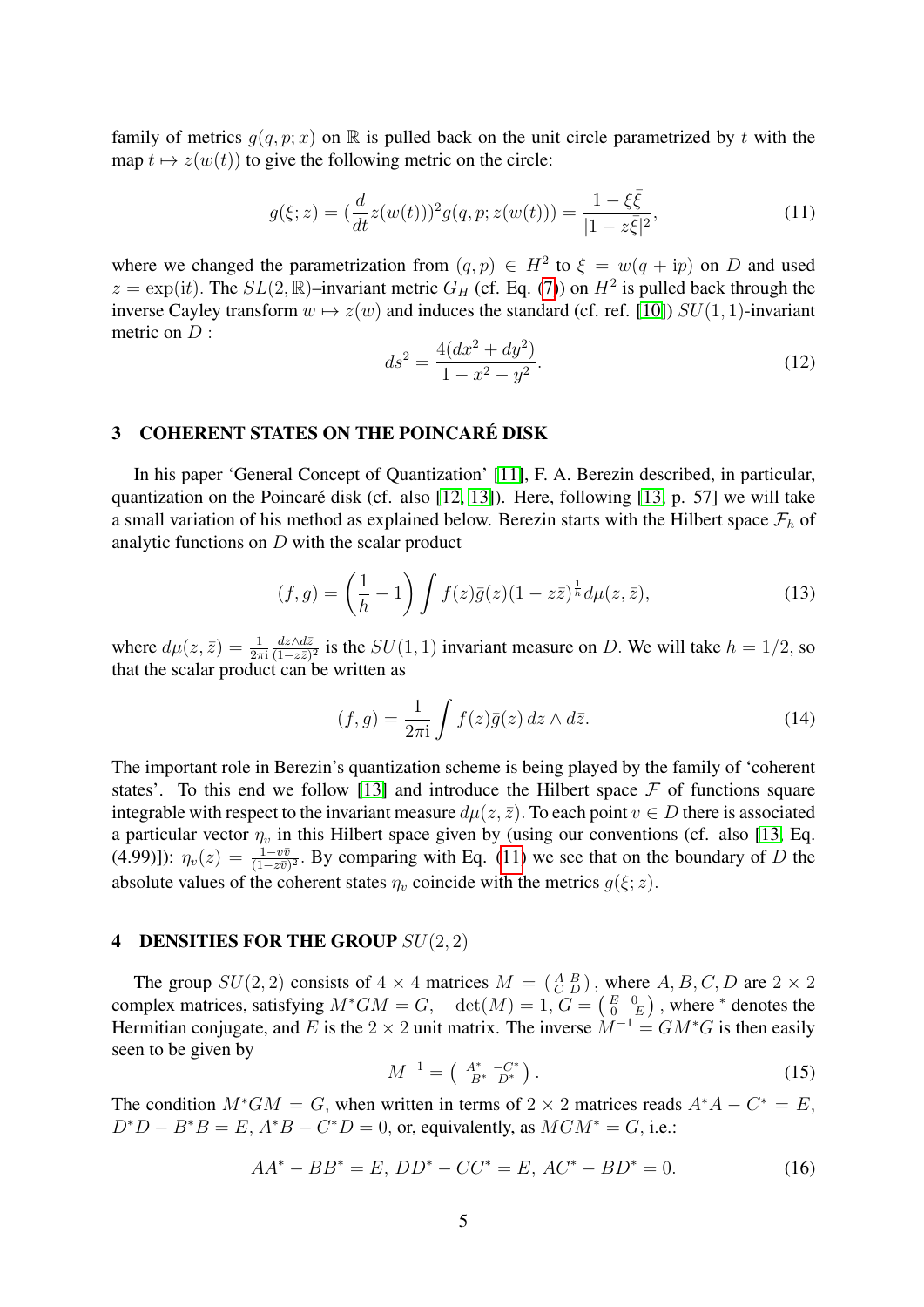It follows automatically from these conditions that for the operator norms we have  $||A|| \geq 1$ ,  $||D|| \geq 1$ , and therefore A and D are invertible. In particular we may apply the following general formula (cf. e.g. [\[14\]](#page-9-13)) for the determinant of the block matrices:

<span id="page-5-4"></span>
$$
\det(M) = \det(A) \det(D - CA^{-1}B) \tag{17}
$$

<span id="page-5-2"></span>
$$
= \det(D) \det(A - BD^{-1}C). \tag{18}
$$

Let  $\bar{\mathcal{D}}$  (resp.  $\mathcal{D}$ ) be the set of all  $2 \times 2$  complex matrices Z satisfying  $Z^*Z \leq 1$ , (resp.  $Z^*Z < 1$ ) or, equivalently - invoking the polar decomposition theorem,  $ZZ^*$  < 1 (resp.  $ZZ^*$  < 1). The group  $SU(2, 2)$  acts on  $\overline{\mathcal{D}}$  by linear fractional transformations:

$$
M: Z \mapsto Z' = (AZ + B)(CZ + D)^{-1}, \tag{19}
$$

with  $CZ+D$  being automatically invertible for  $Z \in \overline{\mathcal{D}}$ . The action of  $SU(2, 2)$  on  $\mathcal D$  is transitive  $-$  cf. e.g. [\[15,](#page-9-14) [16\]](#page-9-15),  $^{2}$  $^{2}$  $^{2}$  <sup>3</sup>

It follows from Eqs. [\(16\)](#page-4-1) and [\(19\)](#page-5-2) that

<span id="page-5-3"></span>
$$
E - Z_1^{\prime *} Z_2^{\prime} = (CZ_1 + D)^{-1*} (E - Z_1^* Z_2)(CZ_2 + D)^{-1},\tag{20}
$$

and, in particular,

$$
E - Z'^{*}Z' = (CZ + D)^{-1*}(E - Z^{*}Z)(CZ + D)^{-1}.
$$
\n(21)

Therefore the action of  $SU(2, 2)$  maps D onto D. We denote by D the set of all unitary  $2 \times 2$ matrices - the so called Shilov boundary of  $D$ . It follows from Eq. [\(21\)](#page-5-3) that the transformations of  $SU(2, 2)$  map  $\overline{D}$  onto itself.  $\overline{D}$  is a complex manifold (in fact, it is endowed with a natural Kählerian structure), and the transformations of  $SU(2, 2)$  are holomorphic. By a holomorphic density of weight n we will understand a holomorphic function  $\Phi(Z)$ , given in each coordinate system Z, with the transformation law:  $\Phi'(Z') = \det \left( \frac{\partial Z}{\partial Z} \right)$  $\frac{\partial Z}{\partial Z'}$ <sup>n</sup>  $\Phi(Z)$ . In the following we will need the explicit formula for the (complex) Jacobian determinant for linear fractional transformations.

<span id="page-5-5"></span>**Lemma 1.** For transformations of the form [\(19\)](#page-5-2), with  $A, B, C, D$  arbitrary  $2 \times 2$  matrices, we *have:*  $\det\left(\frac{\partial Z'}{\partial Z}\right) = \det(M)^2 \det(CZ + D)^{-4}$ . *provided*  $CZ + D$  *is invertible. In particular, for* M in  $SU(2, 2)$  we have det  $\left(\frac{\partial Z'}{\partial Z}\right) = \det(CZ + D)^{-4}$ .

**Proof:** By differentiation of both sides of Eq. [\(19\)](#page-5-2) we easily get:  $dZ' = (D - (AZ + B)(CZ + D))$  $(D)^{-1}C)dZ(CZ+D)^{-1}$ , where dZ stands for  $dZ_{ij}$ ,  $(i, j = 1, ..., 4)$ . For a transformation L on 2 × 2 matrices, of the form  $L(X) = AXB$ , we have a general formula [\[17\]](#page-9-16):  $det(L)$  =  $\det(A)^2 \det(B)^2$ . Writing  $B' = AZ + B$ ,  $D' = CZ + D$ , we thus have:  $\det\left(\frac{\partial Z'}{\partial Z}\right) = \det(A - B)$  $B'D'^{-1}C)^2 \det(CZ+D)^{-2}$ . It follows then, using Eq. [\(18\)](#page-5-4) that  $\det(A-B'D'^{-1}\hat{C}) \det(D') =$ det  $\begin{pmatrix} A & B' \\ C & D' \end{pmatrix}$ . Now, notice that

$$
\det\left(\begin{smallmatrix} A & B' \\ C & D' \end{smallmatrix}\right) = \det\left(\begin{smallmatrix} A & AZ+B \\ C & CZ+D \end{smallmatrix}\right) = \det\left(\begin{smallmatrix} A & B \\ C & D \end{smallmatrix}\right)\left(\begin{smallmatrix} E & Z \\ 0 & 1 \end{smallmatrix}\right)\right) = \det(M).
$$

Thus the lemma follows.

 $\Box$ 

<span id="page-5-0"></span><sup>&</sup>lt;sup>2</sup>This action is not effective. The kernel of this action is nontrivial (=  $Z_4$ ), and consists of four  $4 \times 4$  matrices  ${I, -I, iI, -iI}.$ 

<span id="page-5-1"></span><sup>&</sup>lt;sup>3</sup>The action [\(19\)](#page-5-2) can be interpreted in two ways: either as an active transformation of  $D$  or as a passive change of complex coordinates in D.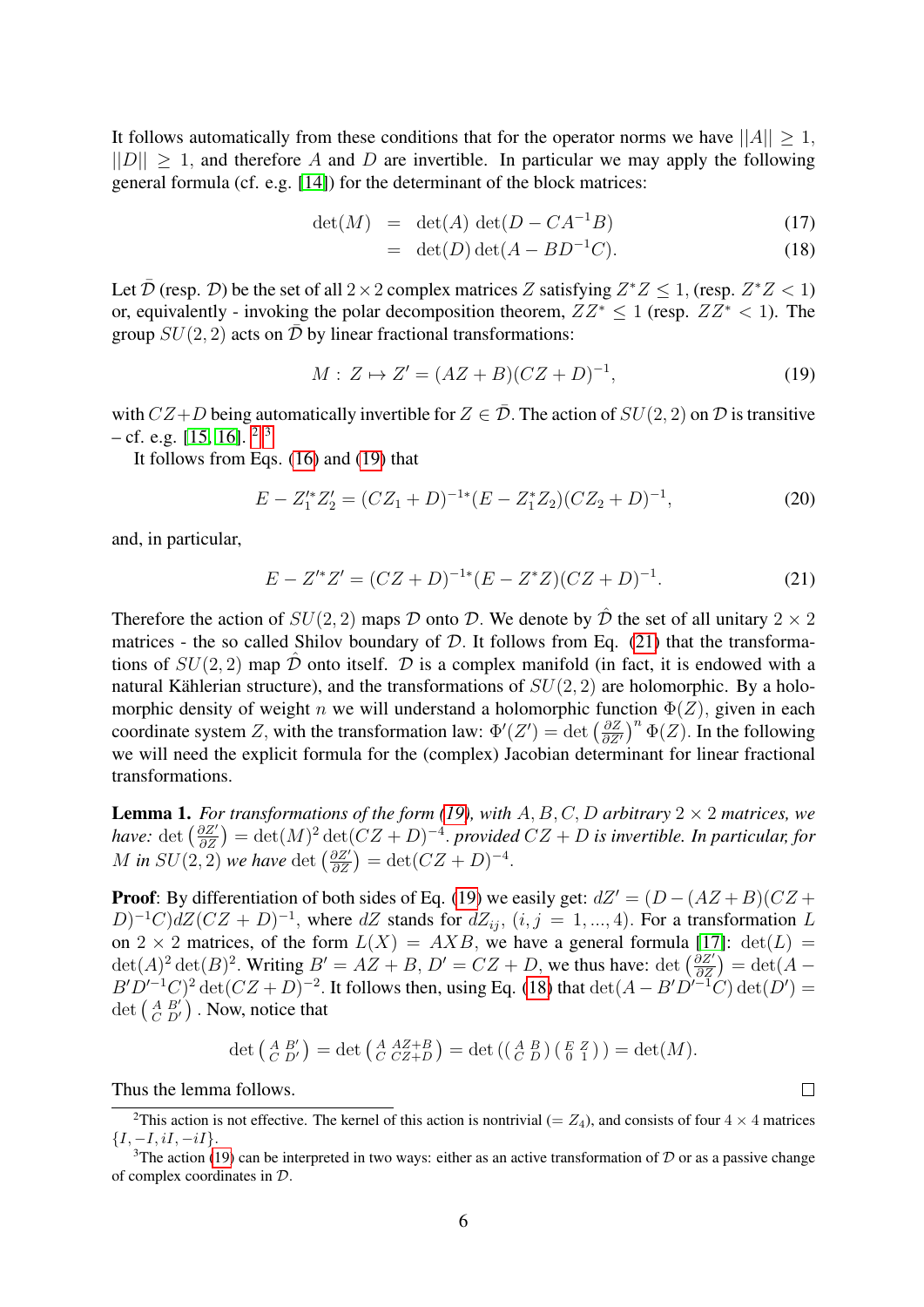Let  $\mathfrak S$  be the set of all coordinate systems obtained from the standard coordinate system of the space of  $4 \times 4$  complex matrices by  $SU(2, 2)$  transformations [\(19\)](#page-5-2). Restricting complex densities to these coordinate systems we get, for the transformation rule of a density of weight *n* the formula  $\Phi'(Z') = \det(CZ + D)^{4n} \Phi(Z)$ . In the following we will restrict our attention to coordinate system from S. For this class of coordinates we will investigate holomorphic densities of weight  $n = 1/4$ , with the transformation law

<span id="page-6-0"></span>
$$
\Phi'(Z') = \det(CZ + D)\,\Phi(Z). \tag{22}
$$

We will call them simply **densities**. The vector space of densities will be denoted by  $\mathcal{F}$ .

#### 4.1 Coherent states

If  $\Phi$  is a density, then it is enough to know the function  $Z \mapsto \Phi(Z)$  in one coordinate system. It will then be determined in every other coordinate system from  $\mathfrak S$  using the formula [\(19\)](#page-5-2). Using the standard coordinate system of Mat $(4, \mathbb{C})$  to each point  $\xi \in \mathcal{D}$  we will associate a density  $\Phi_{\xi}$  by the following construction: to the origin  $\xi = 0$  we associate the density  $\Phi_0(Z) \equiv$ 1. If  $\xi$  is an arbitrary point in D, then the matrix  $M_{\xi}$  given by:

$$
M_{\xi} = \begin{pmatrix} A & B \\ C & D \end{pmatrix},\tag{23}
$$

with  $A = (E - \xi \xi^*)^{-1/2}$ ,  $D = (E - \xi^* \xi)^{-1/2}$ ,  $C = \xi^* A$ ,  $B = \xi D$ , is easily seen to be in  $SU(2, 2)$  and it maps  $Z = 0$  to  $Z = \xi$ . The inverse matrix  $M_{\xi}^{-1}$  is then given (cf. Eq. [\(15\)](#page-4-2)) by

$$
M_{\xi}^{-1} = \begin{pmatrix} (E - \xi \xi^*)^{-1/2} & -(E - \xi \xi^*)^{-1/2} \xi^* \\ -(E - \xi^* \xi)^{-1/2} \xi & (E - \xi^* \xi)^{-1/2} \end{pmatrix} . \tag{24}
$$

In the coordinate system Z' obtained from the standard one by the application of  $M_{\xi}^{-1}$ ,  $\xi$  is transformed into 0, therefore for the density associate to  $\xi$  we should have  $\Phi'(Z') \equiv 1$ . It follows then, by using Eqs. [\(15\)](#page-4-2),[\(22\)](#page-6-0), that  $\Phi_{\varepsilon}$  should be defined by:

$$
\Phi_{\xi}(Z) = \det \left( (E - \xi^* \xi)^{-1/2} - (E - \xi^* \xi)^{-1/2} \xi^* Z \right)^{-1},
$$

<span id="page-6-2"></span>or

$$
\Phi_{\xi}(Z) = \frac{\det (E - \xi^* \xi)^{1/2}}{\det (E - \xi^* Z)}.
$$
\n(25)

<span id="page-6-1"></span>We call  $\xi \mapsto \Phi_{\xi}$  the system of *coherent states*. The system is equivariant in the sense that, for an  $SU(2, 2)$  transformation  $\xi \mapsto \xi'$ ,  $Z \mapsto Z'$  we have, as can be easily computed, the formula

$$
\Phi_{\xi'}(Z') = \frac{\det(C\xi + D)^*}{|\det(C\xi + D)|} \det(CZ + D)\Phi_{\xi}(Z). \tag{26}
$$

The first factor on the right is a pure phase factor. This fact will prove to be of importance later on. The formula [\(26\)](#page-6-1) is a particular case of the transformation law of a *bi–density* of weight  $(m, n)$ . Denoting by  $J(Z)$  the Jacobian determinant of the transformation, we have, for such a bi–density, the formula

<span id="page-6-3"></span>
$$
\Phi(Z'_1, Z'_2) = \left(\frac{J(Z_1)}{|J(Z_1)|}\right)^{-m} J(Z_2)^{-n} \Phi(Z_1, Z_2).
$$
\n(27)

In our case, with  $Z_1 = \xi$ ,  $Z_2 = Z$ ), we take  $m = n = 1/4$ .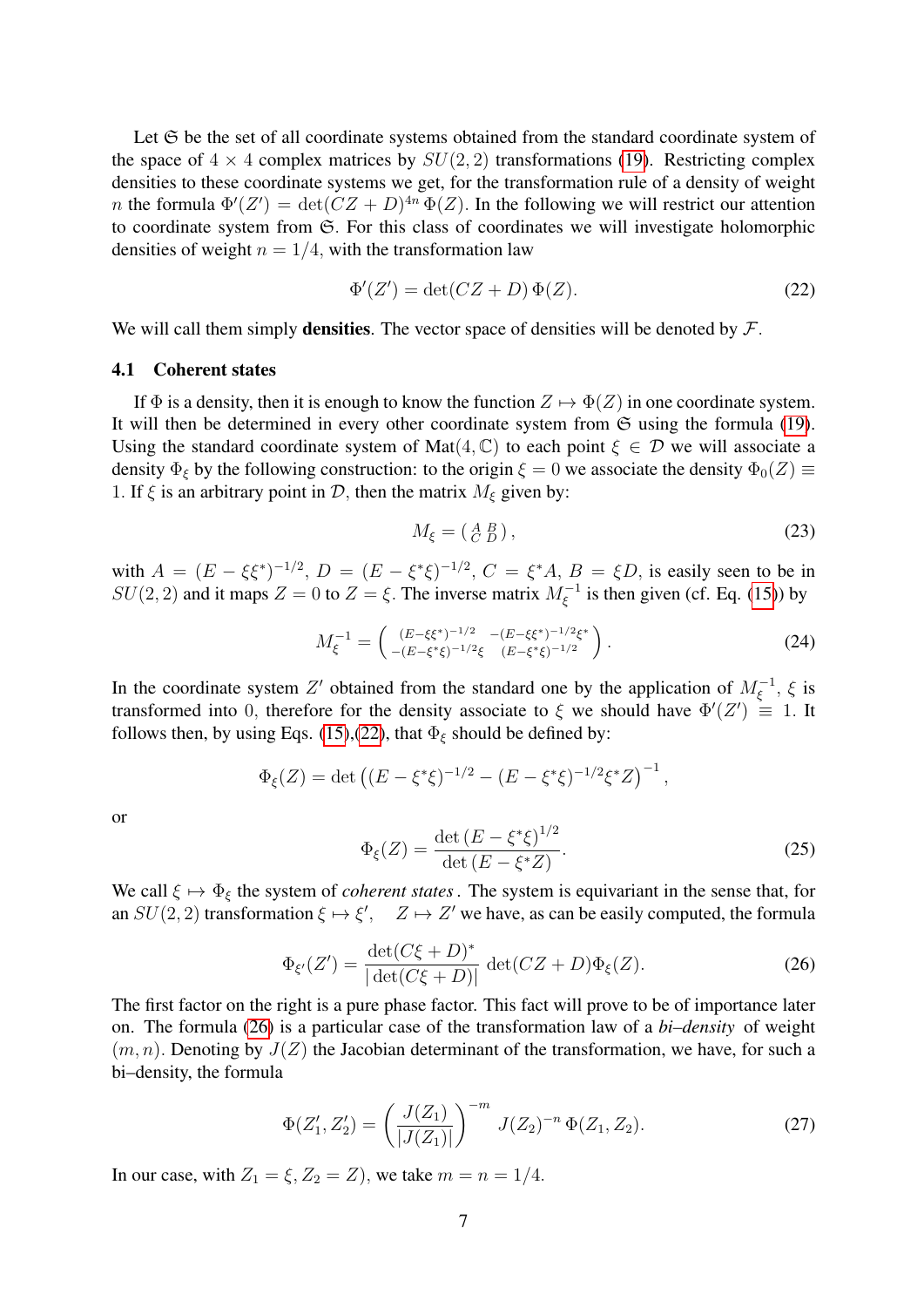#### 4.2 The Cayley transform

The Cayley transform and its inverse are defined as in the 1–dimensional case by the formula:  $W = i\frac{E-Z}{E+Z}$  $\frac{E-Z}{E+Z}$ ,  $Z = \frac{E+iW}{E-iW}$ . The Cayley transform  $w: Z \mapsto W$  may be considered as a trans-formation of the form [\(19\)](#page-5-2) with  $A = E, B = E, C = -iE, D = -iE$ , with the determinant of the corresponding matrix M being  $det(M) = -4$ . It follows then from the Lemma [1](#page-5-5) that  $\frac{\partial W}{\partial Z} = 16 \det(E + Z)^{-4}$ , and, using a similar argument,

<span id="page-7-0"></span>
$$
\frac{\partial Z}{\partial W} = 16 \det(E - iW)^{-4}.
$$
 (28)

**Remark 1.** *Notice that there is an error in the formula (2.12) of [\[15\]](#page-9-14). The corresponding numerical factors there should be*  $2^{-8}$  *and*  $2^{8}$  *instead of*  $2^{-4}$  *and*  $2^{12}$  *resp. The Jacobian determinants there are for real coordinates, they are squares of absolute values of complex Jacobi determinants as in our formulas above.*

The Cayley transform maps the domain D onto the *future tube*  $\mathcal{T} = \{W = X + iY : X =$  $X^*, Y > 0$ . An open dense subset of the Shilov boundary  $\hat{D}$  of  $\hat{D}$  is mapped onto the set M of all Hermitian 2  $\times$  2 matrices:  $\mathcal{M} = \{X : X = X^*\}$ . We can use now the formulas [\(25\)](#page-6-2),[\(27\)](#page-6-3),[\(28\)](#page-7-0), and obtain the expression of coherent states in terms of the future tube variables  $W = w(Z), \zeta = w(\zeta) : \Phi_{\zeta}(W) = \frac{\det(\zeta - \zeta^*)^{1/2}}{\det(W - \zeta^*)}$  $\frac{\det((\zeta - \zeta^*)^{1/2})}{\det(W - \zeta^*)}$ . Let us introduce the standard basis in the space of Hermitian  $2 \times 2$  matrices  $\sigma_0 = E$ ,  $\sigma_1$ ,  $\sigma_2$ ,  $\sigma_3$  defined by:  $\sigma_0 = \begin{pmatrix} 1 & 0 \\ 0 & 1 \end{pmatrix}$ ,  $\sigma_1 = \begin{pmatrix} 0 & 1 \\ 1 & 0 \end{pmatrix}$ ,  $\sigma_2 = \begin{pmatrix} 0 & -i \\ i & 0 \end{pmatrix}$ ,  $\sigma_3 = \begin{pmatrix} 1 & 0 \\ 0 & -1 \end{pmatrix}$ . It is convenient to introduce real variables  $x^\mu, q^\mu, l^\nu, (\mu = 0, ..., 3)$ via the formulas

$$
W = x^{\mu} \sigma_{\mu}, \quad \zeta = (q^{\mu} + i l^{\mu}) \sigma_{\mu}.
$$
 (29)

Notice that we have

$$
\det(W) = x^2 = \eta_{\mu\nu} x^\mu x^\nu, \tag{30}
$$

where  $\eta_{\mu\nu} = \text{diag}(+1, -1, -1, -1)$  is the diagonal Minkowski matrix representing the unique (up to a constant scale factor) invariant (with respect to induced action of  $SU(2, 2)$ ) conformal structure on  $\mathbb{R}^4$ . Using these new variables the coherent states  $\Phi_{\zeta}(W)$  can be written as:  $\Phi_{q,l}(x) = -4l^2 \frac{(x-q)^2 - l^2 - 2il(x-q)}{(l^2 - (x-q)^2)^2 + 4(l(x-q))}$  $\frac{(x-q)^{2}-l^{2}-2i\ell(x-q)}{(l^{2}-(x-q)^{2})^{2}+4(l(x-q))^{2}}$ . Using the translation we can always make  $q=0$ , and then, using a Lorentz rotation, we can get  $l = (L, 0, 0, 0)$ . This rotationally invariant state reads then as:  $\Phi_{0,L}(x) = -4R^2 \frac{x^2 - L^2 - 2iLx^0}{(L^2 - x^2)^2 + 4L^2(x)}$  $\frac{x^2 - L^2 - 2i L x^0}{(L^2 - x^2)^2 + 4L^2(x^0)^2}.$ 

## 4.3 The induced metric

The Minkowski conformal structure is defined as the constant tensor density  $\eta_{\mu\nu}$  of weight  $w = -1/2$ . Indeed, if  $g_{\mu\nu}$  is a tensor, then  $det(g)$  is a density of weight 2. If  $\gamma_{\mu\nu}$  is a density of weight w, then  $\det(\gamma)$  is a density of weight  $4 + w$ . Therefore,  $\det(\gamma)$  can be constant only when  $w = -1/2$ . On the other hand the coherent state  $\Phi_{0,L}$  is a density of weight  $w = 1/4$ . It follows that  $g_{\mu\nu}^L(x) = |\Phi_{0,L}(x)|^2 \eta_{\mu\nu}$  is a covariant tensor - the space-time metric determined by the coherent state  $\Phi_{0,R}$ . Explicitly, written in the standard general relativistic form in radial coordinates  $t = x^0, r = \sqrt{(x^1)^2 + (x^2)^2 + (x^3)^2}, \theta, \phi$ , we have

<span id="page-7-1"></span>
$$
ds^{2} = \frac{16L^{4}}{L^{4} + (t^{2} - r^{2})^{2} + 2L^{2}(t^{2} + r^{2})} \left(dt^{2} - (dr^{2} + r^{2}d\sigma^{2})\right),
$$
\n(31)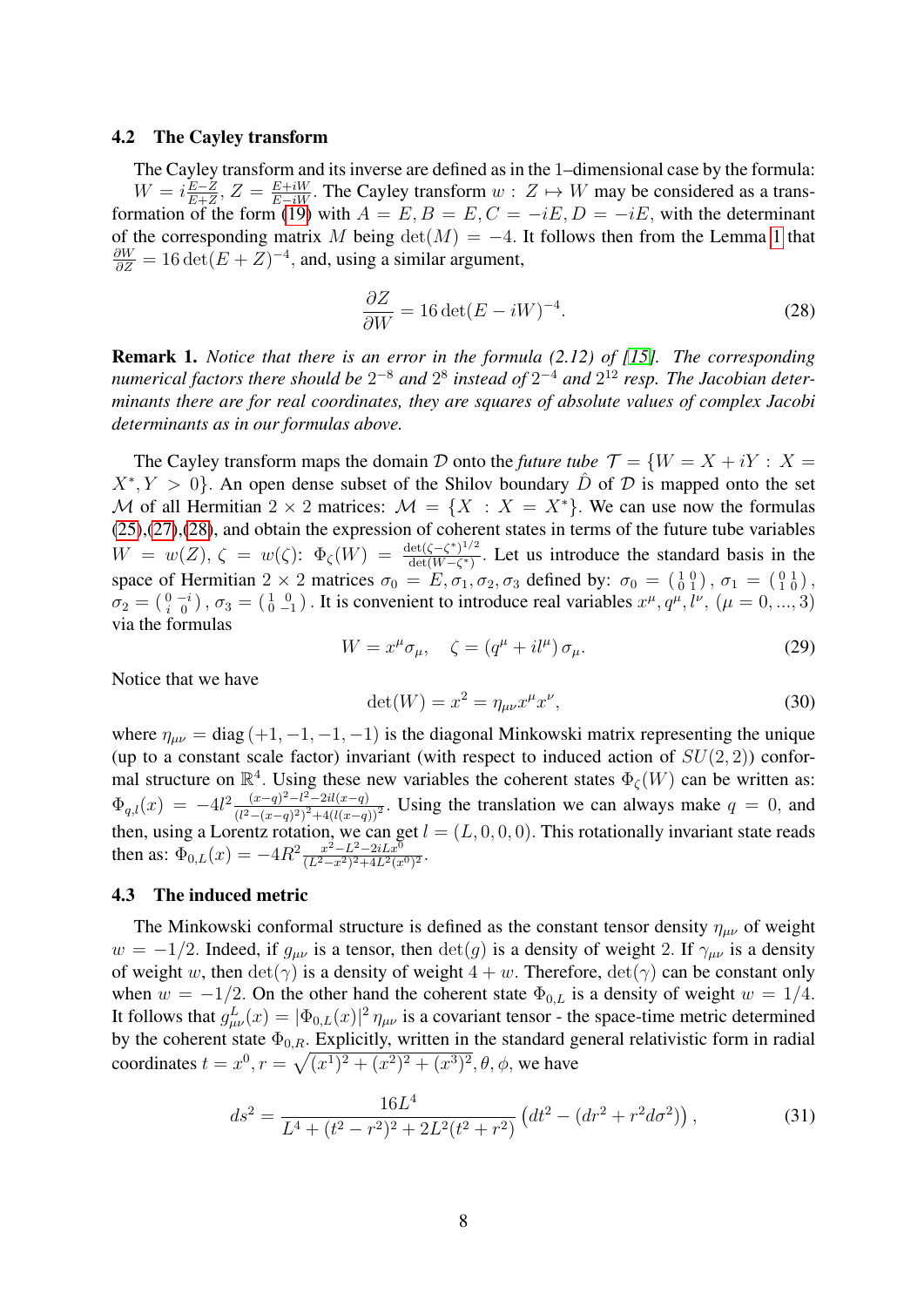where  $d\sigma^2 = d\theta^2 + \sin^2(\theta) d\phi^2$ . After rescaling the r and t coordinates we can, effectively, set  $L = 1$  to obtain the following conformally flat space–time metric:

$$
ds^{2} = \frac{1}{1 + (t^{2} - r^{2})^{2} + 2(t^{2} + r^{2})} \left( dt^{2} - (dr^{2} + r^{2} d\sigma^{2}) \right).
$$

This is the metric induced by the coherent state  $\Phi_{\xi}$  for  $\xi = 0$ . The stability group of this point is  $S(U(2) \times U(2))$  with the diagonal  $U(1)$  subgroup consisting of  $SU(2, 2)$  matrices of the form:  $M(\alpha) = \begin{pmatrix} e^{i\alpha}E & 0 \\ 0 & e^{-i\alpha}\end{pmatrix}$  $\binom{\alpha_E}{0}$  e<sup>−iα</sup>E). Via the Cayley transform the action of this subgroup translates into the action on Hermitian 2  $\times$  2 matrices:  $W \mapsto \frac{\tan(\alpha)E+W}{E-\tan(\alpha)W}$ . In terms of space–time coordinates  $t, r, \theta, \phi$  the trajectories of the action of this  $U(1)$  subgroup are  $\theta = \text{const}, \phi = \text{const}$ , and

$$
t(\alpha) = \frac{2\cos(2\alpha)t + \sin(2\alpha)(1+r^2-t^2)}{1+t^2-r^2+\cos(2\alpha)(1+r^2-t^2)-2\sin(2\alpha)t},
$$
\n(32)

$$
r(\alpha) = \frac{2r}{1 + t^2 - r^2 + \cos(2\alpha)(1 + r^2 - t^2) - 2\sin(2\alpha)t}.
$$
\n(33)

Differentiating with respect to  $\alpha$  at  $\alpha = 0$  we find the tangent vector field  $\Xi$  given by  $\Xi =$  $(1 + r^2 + t^2)\frac{\partial}{\partial t} + 2rt\frac{\partial}{\partial r}$ . The field  $\Xi$  is a *radial conformal Killing vector field* [\[18\]](#page-9-17) for the flat Minkowski metric. It is also, automatically, by its very construction, a true Killing field for the metric given by the line element [\(31\)](#page-7-1).



Figure 1: The Killing vector field Ξ Cayley transformed to the Minkowski space.

## 4.4 Comoving coordinates

It is convenient to introduce the comoving coordinates in which the coordinate time is described by the parameter  $\alpha$  along the orbits of  $\Xi$ , assuming, for instance, that both coordinate systems coincide at  $t = 0$ . To this end we introduce new coordinates  $\tau$ ,  $\rho$  defined by the expressions  $t = \frac{(1+\rho^2)\sin(2\tau)}{1-\rho^2+(1+\rho^2)\cos(\rho)}$  $\frac{(1+\rho^2)\sin(2\tau)}{1-\rho^2+(1+\rho^2)\cos(2\tau)}, r = \frac{2\rho}{1-\rho^2+(1+\rho^2)}$  $\frac{2\rho}{1-\rho^2+(1+\rho^2)\cos(2\tau)}$ . In new coordinates the line element becomes  $ds^2 = d\tau^2 - \frac{1}{(1+t)}$  $\frac{1}{(1+\rho^2)^2} (d\rho^2 + \rho^2 d\sigma^2)$  - the standard form of de Sitter's space–time.